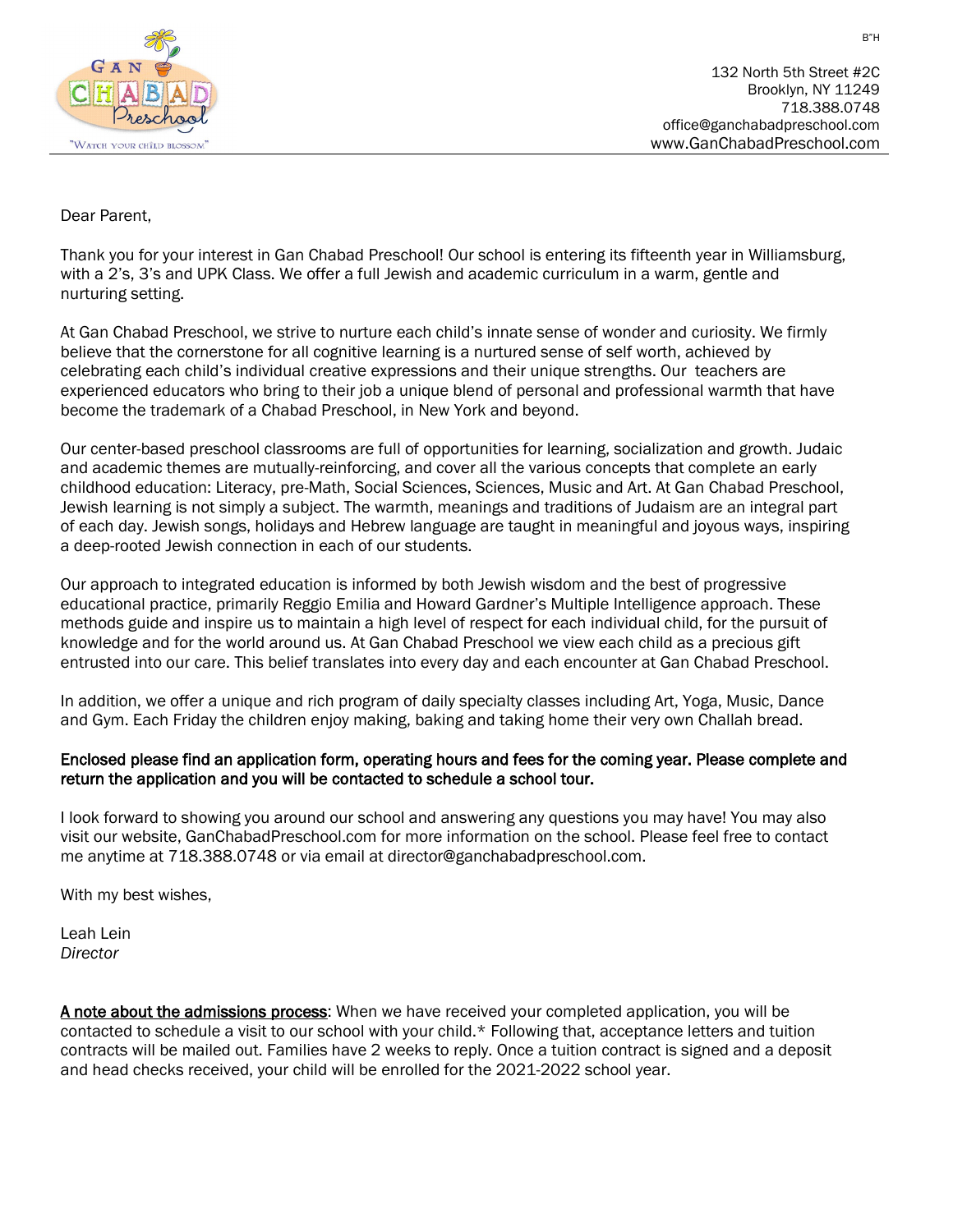# **CHABAD** 2021-2022 PRESCHOOL APPLICATION

| Preschool                                                                                                  |  |                                                                                                                                                                                                                               |  |  |
|------------------------------------------------------------------------------------------------------------|--|-------------------------------------------------------------------------------------------------------------------------------------------------------------------------------------------------------------------------------|--|--|
|                                                                                                            |  |                                                                                                                                                                                                                               |  |  |
|                                                                                                            |  |                                                                                                                                                                                                                               |  |  |
|                                                                                                            |  |                                                                                                                                                                                                                               |  |  |
|                                                                                                            |  |                                                                                                                                                                                                                               |  |  |
|                                                                                                            |  |                                                                                                                                                                                                                               |  |  |
|                                                                                                            |  |                                                                                                                                                                                                                               |  |  |
|                                                                                                            |  |                                                                                                                                                                                                                               |  |  |
|                                                                                                            |  |                                                                                                                                                                                                                               |  |  |
|                                                                                                            |  |                                                                                                                                                                                                                               |  |  |
|                                                                                                            |  |                                                                                                                                                                                                                               |  |  |
| Does the child live with both natural parents? ___________ Is the child's natural mother Jewish? _________ |  |                                                                                                                                                                                                                               |  |  |
|                                                                                                            |  | Are there any adoptions in your family? _________________ Are there any conversions in your family? ___________________________________                                                                                       |  |  |
| Emergency Contact: (In event parent can not be reached)                                                    |  |                                                                                                                                                                                                                               |  |  |
|                                                                                                            |  |                                                                                                                                                                                                                               |  |  |
|                                                                                                            |  |                                                                                                                                                                                                                               |  |  |
|                                                                                                            |  |                                                                                                                                                                                                                               |  |  |
|                                                                                                            |  |                                                                                                                                                                                                                               |  |  |
|                                                                                                            |  |                                                                                                                                                                                                                               |  |  |
|                                                                                                            |  |                                                                                                                                                                                                                               |  |  |
|                                                                                                            |  |                                                                                                                                                                                                                               |  |  |
|                                                                                                            |  |                                                                                                                                                                                                                               |  |  |
|                                                                                                            |  |                                                                                                                                                                                                                               |  |  |
|                                                                                                            |  |                                                                                                                                                                                                                               |  |  |
|                                                                                                            |  |                                                                                                                                                                                                                               |  |  |
|                                                                                                            |  |                                                                                                                                                                                                                               |  |  |
| (emails sent out periodically about special lectures, Shabbat & Holiday synagogue schedule etc.)           |  | Would you like to be added to Chabad of North Brooklyn General mailing list? _____ Email Address____________________                                                                                                          |  |  |
|                                                                                                            |  | Would you like to be added to Chabad of North Brooklyn Family mailing list? ______ Email Address_________________<br>(emails sent out periodically regarding Children's programs at Chabad, such as Chanukah & Purim Parties) |  |  |

B"H